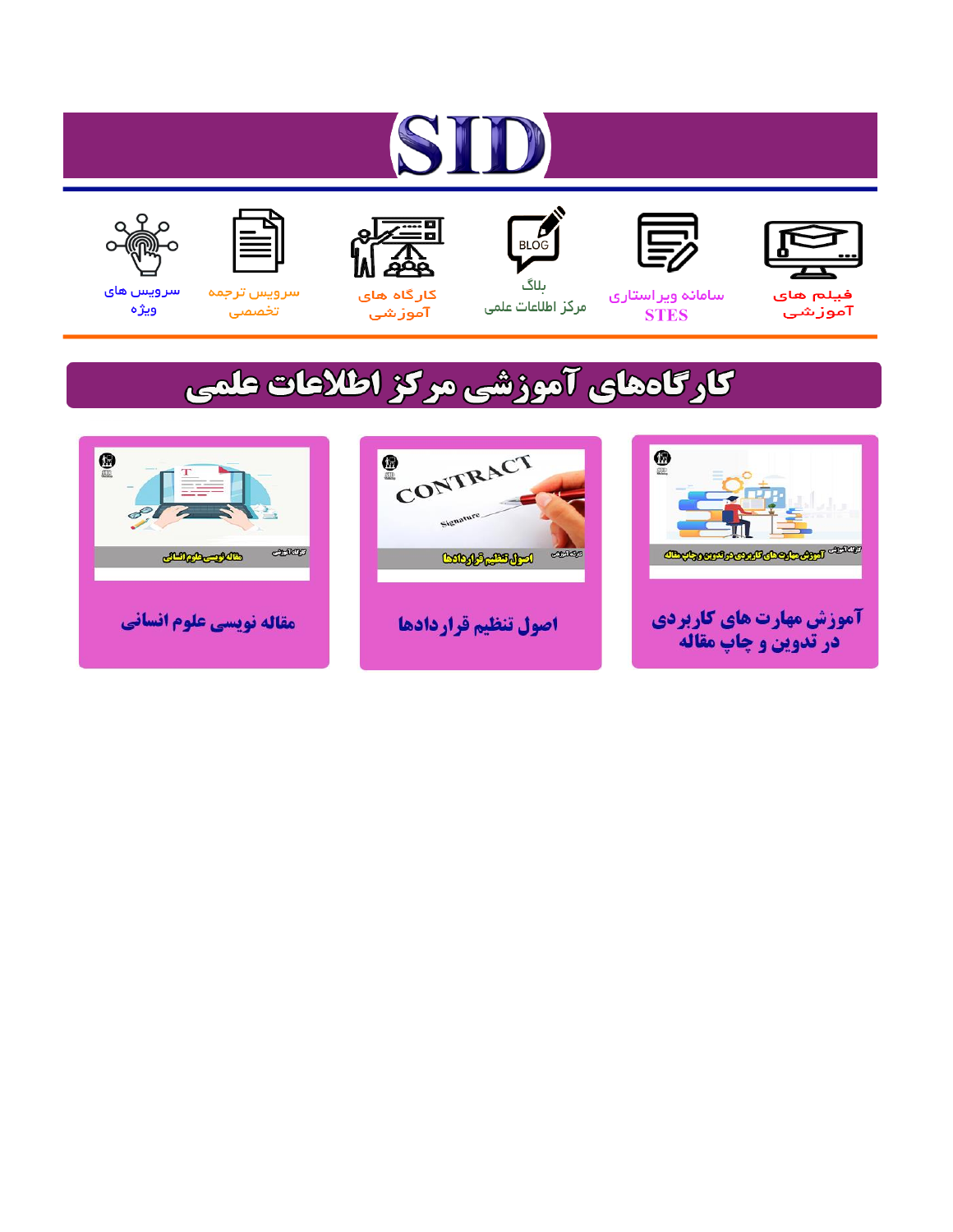# **CO2 Emissions, Health Expenditures and Economic Growth in Iran: Application of Dynamic Simultaneous Equation Models**

# **Naghmeh Ghorashi<sup>1</sup> , Abbas Alavi Rad<sup>2</sup>**

- 1. Department of Economics, Kerman Branch, Islamic Azad University, Kerman, Iran.
- 2. Department of Economics, Abarkouh Branch, Islamic Azad University, Abarkouh, Iran.

## **ARTICLE INFO ABSTRACT**

### *Original*

**Received:** 15 Apr 2017 **Accepted:** 31 May 2017



**Corresponding Author:** Abbas Alavi Rad alavi\_rad@abarkouhiau.ac.ir

**Introduction:** Studies on the causal dynamics between the environment, health expenditures, and economic growth have recently started in the economics literature for both developing and developed countries.

**Methods:** This study examines the causal relationship between  $CO<sub>2</sub>$  emissions, health expenditures, and economic growth, using dynamic simultaneous equation models for Iran over the period 1972–2012.

**Results:** Our empirical results show that there is a bidirectional relationship of causality between  $CO<sub>2</sub>$  emissions and economic growth. There is also a unidirectional relationship of causality from health expenditures to economic growth. The positive bidirectional causality relationship between  $CO<sub>2</sub>$  emissions and economic growth will be very important for environmental quality over the next few years in Iran. **E INFO**<br> **ARSTRACT**<br> **ARSTRACT**<br> **ARSTRACT**<br> **ARSTRACT**<br> **ARSTRACT**<br> **ARSTRACT**<br> **ARSTRACT**<br> **ARSTRACT**<br> **ARTIFICATION**<br> **ARTIFICATION**<br> **ARTIFICATION**<br> **ARTIFICATION**<br> **ARTIFICATION**<br> **ARTIFICATION**<br> **ARTIFICATION**<br> **ART** 

**Conclusion:** It is clear that the government would like to increase economic growth over the period of the next Five-Year Development Plan. It seems that policymakers must examine the requirements for investment to promote environmental protection and increase technological transfers to reduce environmental damage.

**Keywords:** CO<sub>2</sub> emissions, Health expenditures, Economic growth, Dynamic simultaneous equation models, GMM.

### **How to cite this paper:**

Ghorashi N, Alavi Rad A. CO2 Emissions, Health Expenditures and Economic Growth in Iran: Application of Dynamic Simultaneous Equation Models. J Community Health Research. 2017; 6(2): 109-16.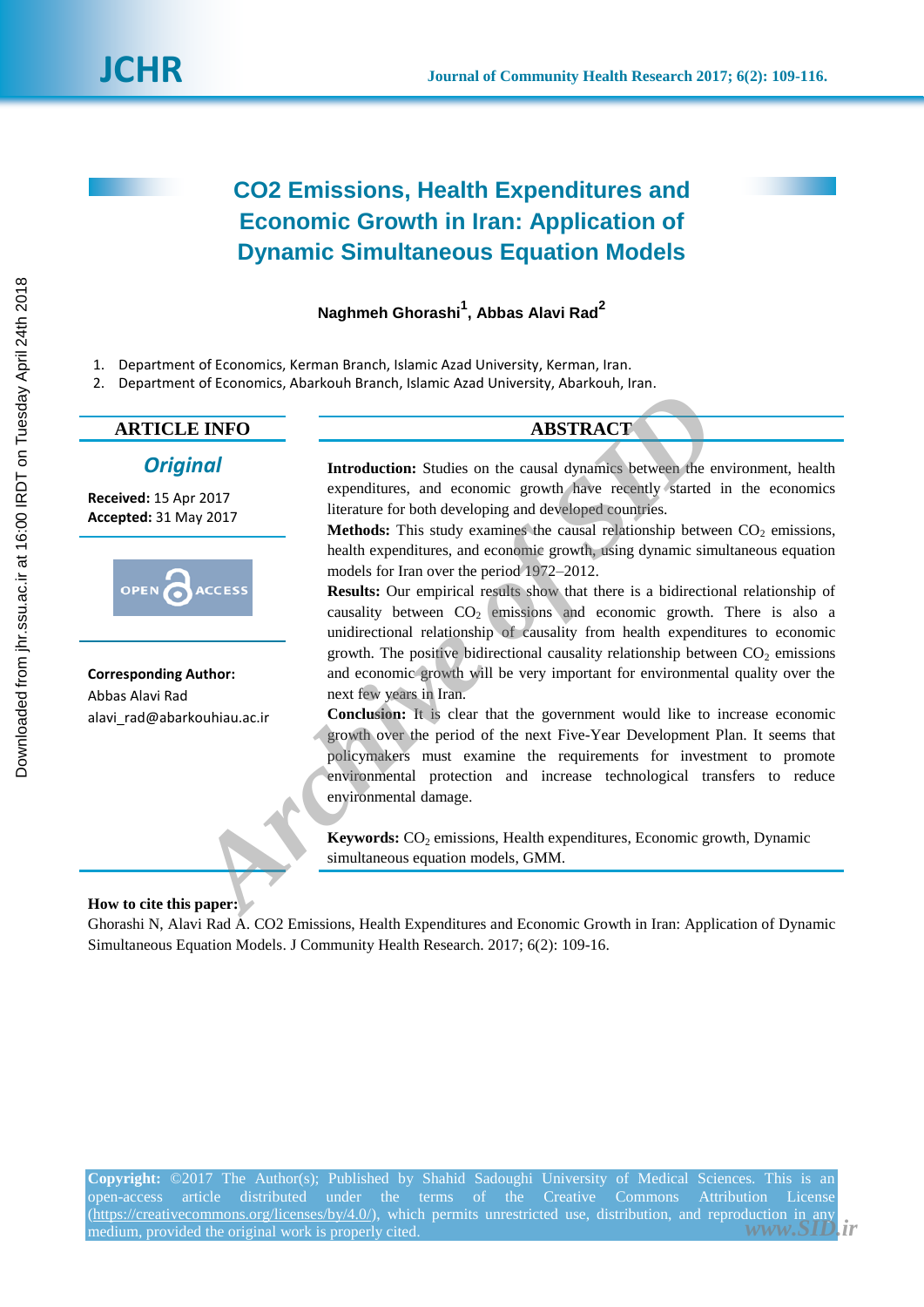#### **Introduction**

The nexus between the environment, health expenditures, and economic growth has recently been the subject of considerable academic research. This causal relationship—between the environment, health expenditures, and economic growth—can be categorized into three testable hypotheses: the unidirectional hypothesis, the feedback hypothesis, and the neutrality hypothesis. The first strand relates to the unidirectional hypothesis. First, numerous studies confirm the feedback hypothesis for the nexus between  $CO<sub>2</sub>$ emissions and  $GDP$ .<sup> $(1-3)$ </sup> Some studies have supported a unidirectional causal relationship from GDP to  $CO_2$  emissions.<sup>(4)</sup> Second, some researchers confirm the feedback hypothesis for the nexus between health expenditures and GDP.<sup>(5,</sup>  $<sup>6)</sup>$  On the other hand, some studies have confirmed</sup> the unidirectional causal relationship from health expenditures and GDP. $(7, 8)$  Third, several studies have presented mixed results about the causal relationship between  $CO<sub>2</sub>$  emissions and economic  $growth.<sup>(9-11)</sup>$ 

A survey of empirical studies in developed and developing countries shows that many economists have studied the relationship between health and economic growth. The effect of health on economic growth was first identified by a series of works by Fogel, who argued that around one- third of the economic growth in England over the last 200 years was the result of improvements in nutrition and health.<sup>(12)</sup> Mayer studied the long-run impact of health on economic growth in 18 Latin American countries.<sup>(13)</sup> Growth regressions, adapted as Granger-type causality tests, give strong evidence of a 30-year causality from health to income in these countries. In addition, Culyer studied individual OECD countries, using pooled data, and found a significantly positive correlation between healthcare expenditure and GDP.<sup>(14)</sup>

Murthy and Ukpolo probed the factors affecting average individual healthcare expenditure in the United States using a cointegration test, and the results of the regression analysis indicated that the income elasticity of healthcare expenditure is significantly different from the analytical results

obtained from cross-sectional data.<sup>(15)</sup> Bloom et al. estimate a production function model of aggregate economic growth, including two variables of work experience and health, for a panel of 104 countries. (16) The results show that good health has a positive, sizable, and statistically significant effect on aggregate output. Li and Huang examine the augmented Mankiw, Romer and Weil's model, which considers both health and education in human capital in the framework of the Chinese economy.<sup>(17)</sup> The empirical evidence shows that both health and education have positive significant effects on economic growth. Narayan et al. investigate the relationship between health and economic growth for five Asian countries using a panel long-run estimator for the period 1974– 2007.<sup>(10)</sup> They find that health contributes positively to economic growth in the long run.

According to the Environmental Kuznets Curve (EKC) hypothesis, as output increases, carbon dioxide emissions increase as well till some threshold level of output is reached, after which these emissions begin to decline.<sup>(18)</sup> The main reason for studying carbon emissions is that they play a focal role in the current debate on environmental protection and sustainable development. Economic growth is also closely linked to energy consumption since higher levels of energy consumption lead to higher economic growth. However, it is also likely that more efficient use of energy resources requires a higher level of economic growth. *Archive in that is between* Contains to the lattern with the ending of the main contains of the the studies have both health and education have point infirm the feedback hypothesis for economic growth for five Asian of th

Numerous scholars have examined the "inverted-U-shaped" link (popularly called the Environmental Kuznets Curve or EKC) between economic growth and environmental degradation. Grossman and Krueger showed economic growth Granger causes environmental degradation in the early phase of development and, after a threshold level of development, economic activity triggers improvement of the environs, probably as a result of environmental awareness.<sup>(19)</sup> The studies that have also tested the existence of EKC are (among others):  $(20-24)$ . However, there is no consensus in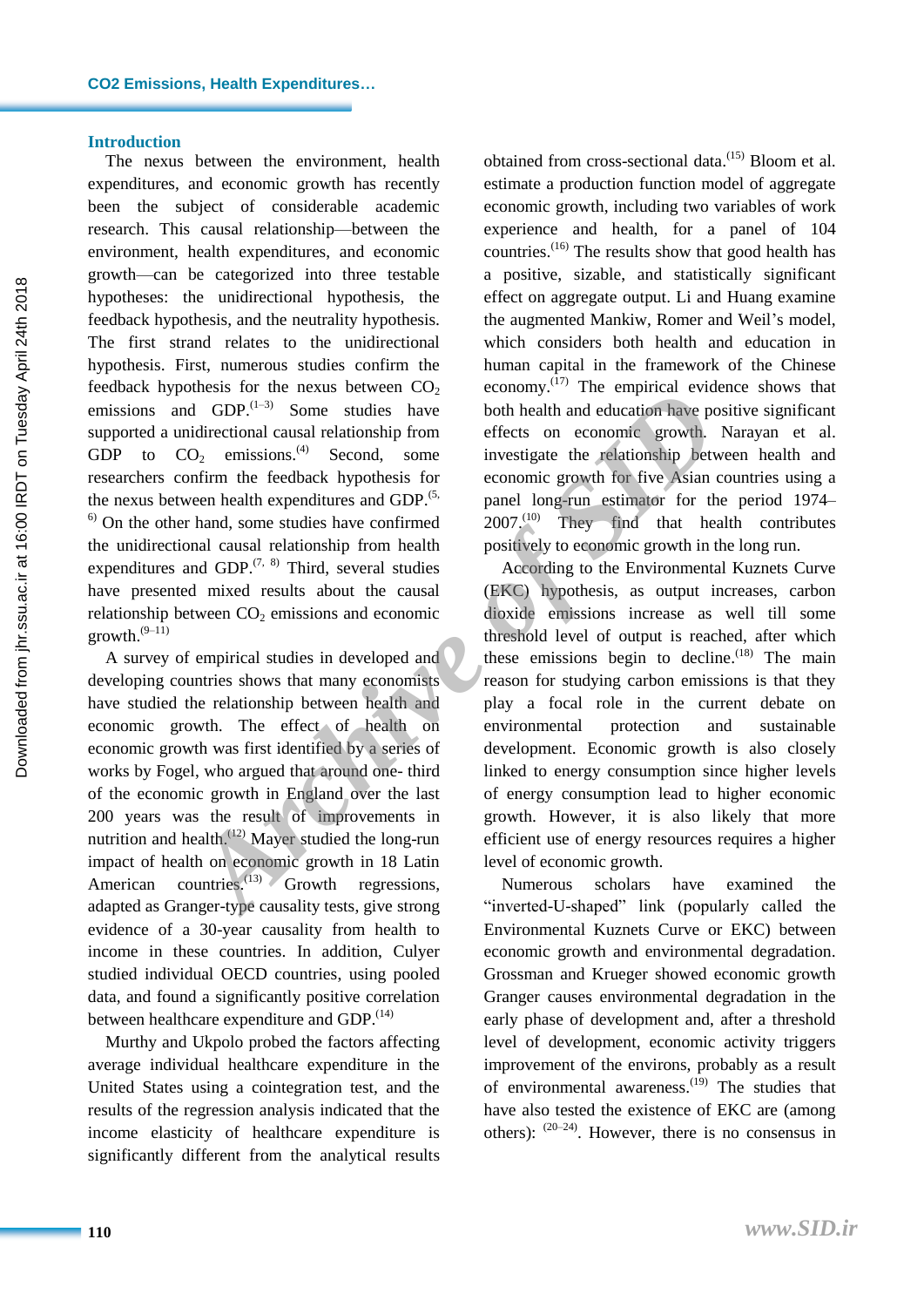these studies in terms of sign, magnitude and significance of the coefficients.

Generally, much less attention from academic researchers has been paid to the relationship between health expenditures and  $CO<sub>2</sub>$  emissions compared to the relationship between health expenditures and economic growth, as also economic growth and  $CO<sub>2</sub>$  emissions. Chaabouni and Zghidi have recently studied the causal relationship between CO2 emissions, health expenditures, and economic growth using dynamic simultaneous equation models for a global panel of 51 countries over the period  $1995-2013$ .<sup>(1)</sup> The study also implements these empirical models for three groups: low income group, lower middle income group, and upper middle income group countries. Empirical results show that there is bidirectional causality between CO2 emissions and economic growth, between health expenditures and economic growth for the global panel, and unidirectional causality from CO2 emissions to health expenditures, except low income group countries. Most of the earlier studies focused on the cause effect from  $CO<sub>2</sub>$  emissions to health expenditures.  $(15, 25-33)$  However, they have focused on the two-way causation between health expenditures and  $CO<sub>2</sub>$  emissions. equation models for a good pate of the prioride interval to be the prioride to heater being the empirical models for<br> *Archive of the matural logarithm* of Equivalent states empirical models for<br> *Archive of 295-2013.<sup>(1)*</sup>

The purpose of this paper is to shed light on the causal relationship between  $CO<sub>2</sub>$  emissions, health expenditures, and economic growth in Iran. It is clear that much less attention from academic researchers has been paid to the nexus between the environment, health expenditures, and economic growth compared to health expenditures and economic growth. From the survey of these literatures in Iran, it can be concluded that many academic researchers have focused their analysis on the relationship between health expenditures and economic growth while using the singleequation method.  $(34-36)$  This study contributes to this literature by examining the causal relationship between  $CO<sub>2</sub>$  emissions, health expenditures, and economic growth in Iran. We, for the first time (compared to previous literature in Iran), use simultaneous equation models estimated by the Generalized Method of Moments (GMM).

#### **Methods**

Following Chaabouni and Zghidi, the relationship between  $CO<sub>2</sub>$  emissions, health expenditures and economic growth is modeled using the production function.<sup>(1)</sup> Output  $(Y)$  can be written as a function of  $CO<sub>2</sub>$  emissions  $(CO<sub>2</sub>)$ , health expenditures (H), capital (K), and labor (L):

$$
Y_t = A_t K_t^{\alpha} L_t^{\beta} H_t^{\gamma} CO2_t^{\delta} e^{\epsilon t}
$$
 (1)

In Equation (1), we divide both sides by population to obtain all series in per capita terms. It can be rewritten as:

$$
Y_t / L_t = A_t (K_t / L_t)^\alpha (H_t / L_t)^\gamma (CO2_t / L_t)^\delta e^{ct} (2)
$$

The natural logarithm of Eq. (2) gives the following equation:

$$
\begin{array}{l} \text{Log }(Y_t \mid L_t) = \text{Log }(A_t) + \alpha \text{ Log }(K_t \mid L_t) + \gamma \text{ Log }\\ (H_t \mid L_t) + \delta \text{ Log }(\text{CO2}_t \mid L_t) + \epsilon_t \end{array} \tag{3}
$$

The production function in Eq. (3) is modeled by keeping the technology constant [i.e.  $Log (At) =$ a]. We have:

$$
Log (Y_t / L_t) = a + \alpha Log (K_t / L_t) + \gamma Log (H_t / L_t)
$$
  
+  $\delta Log (CO2_t / L_t) + \varepsilon_t$  (4)

Y stands for gross domestic product (GDP); A is the level of technology; K is the flow of services provided by the existing capital stock rather than the capital stock itself; H indicates health expenditures;  $CO<sub>2</sub>$  the environmental quality,  $\varepsilon$  is the error term; and  $\alpha$ , γ and δ measure the elasticity of output with respect to physical capital, health and  $CO<sub>2</sub>$  emissions respectively.

The production function in Eq. (4) is then used to obtain the appropriate specifications to simultaneously examine the nexus between per capita GDP, per capita  $CO<sub>2</sub>$  emissions, and per capita health expenditures. These empirical models are also constructed on the basis of the theoretical and empirical insights from the previous studies. The estimation of the three-way linkages between  $CO<sub>2</sub>$  emissions–health expenditures–growth, stock capital (K), population ageing (POP), urbanization (U) and trade openness (TO) is considered, with these as instrumental variables.

For a better understanding of the dynamic relationship between  $CO<sub>2</sub>$  emissions, health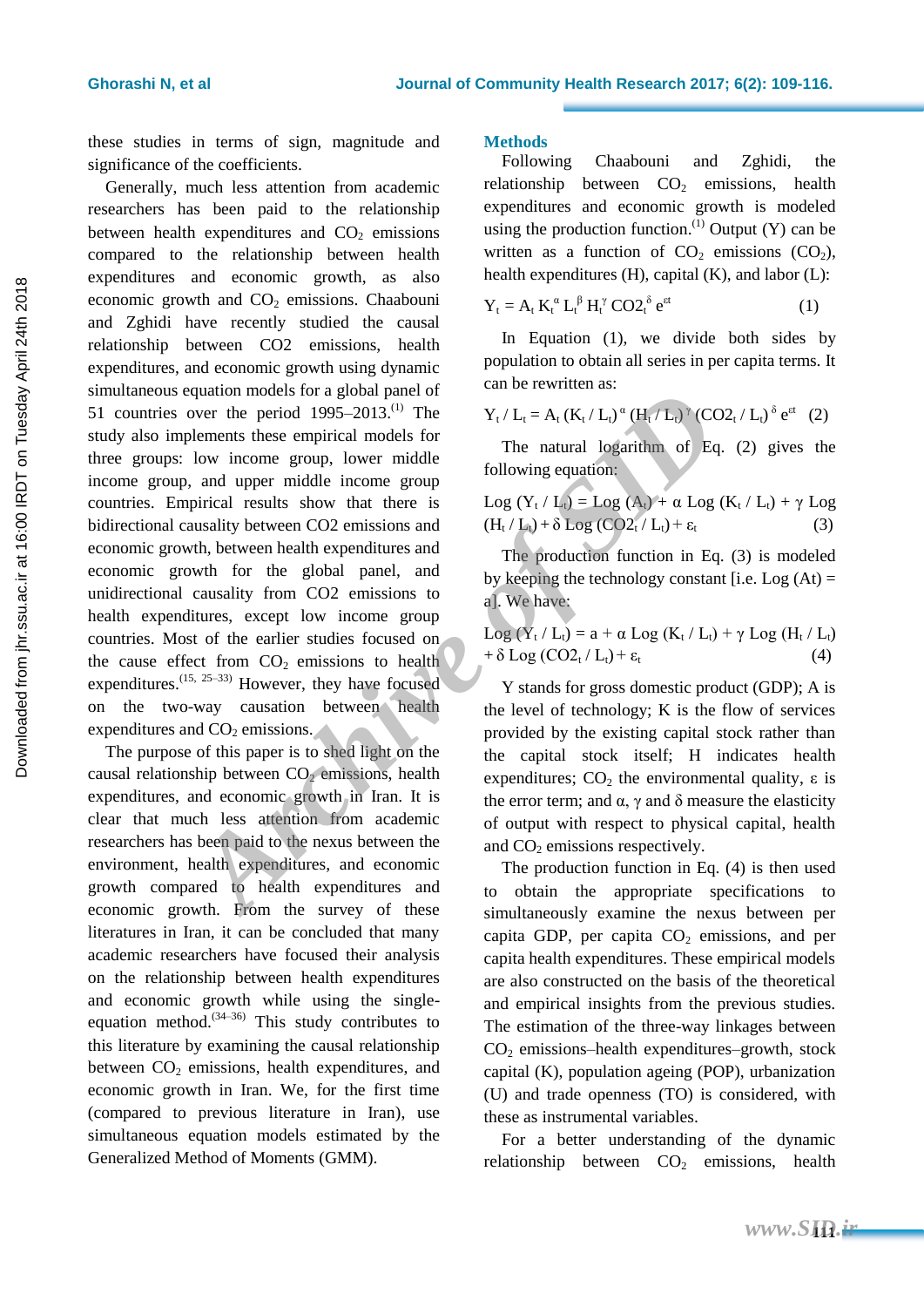expenditures and economic growth, the following corresponding simultaneous Equations (5) to (7) need be considered:

Log (GDP<sub>t</sub> / L<sub>t</sub>) =  $\alpha_0 + \alpha_1$  Log (GDP / L)  $_{t-1} + \alpha_2$ Log (K<sub>t</sub> / L<sub>t</sub>) +  $\alpha_3$  Log (H<sub>t</sub> / L<sub>t</sub>) +  $\alpha_4$  Log (CO<sub>2t</sub> / L<sub>t</sub>)  $+ \varepsilon_{t}$  (5)

Log (H<sub>t</sub> / L<sub>t</sub>) = β<sub>0</sub> + β<sub>1</sub> Log (H / L)<sub>t-1</sub> + β<sub>2</sub> Log (GDP<sub>t</sub>  $/L_t$ ) +  $\beta_3$  Log (CO<sub>2t</sub> / L<sub>t</sub>) +  $\beta_4$  Log (POP<sub>t</sub>) +  $\varepsilon_t$ 

Log  $(CO_{2t} / L_t) = \gamma_0 + \gamma_1 Log (CO_2 / L)_{t-1} + \gamma_2 Log$  $(GDP_t / L_t) + \gamma_3 Log (H_t / L_t) + \gamma_4 Log (U_t) + \gamma_5 Log$  $(TO_t) + \varepsilon t$  (7)

First, a number of alternative tests is available to test whether a series is stationary. Usually, the augmented Dickey Fuller (ADF) and Phillips and Perron tests have been used by researchers.  $(37, 38)$ This study used the ADF test to find the unit roots in time series. An indication of whether the researcher should supplement ADF tests by also using the adjustments proposed by Phillips and Perron can be gained by an inspection of the diagnostic statistics from the ADF regression.  $(38, 39)$ 

The estimation procedure of our dynamic models in Eqs.  $(5)$ – $(7)$  is an application of the specifications of the dynamic model. The oneperiod lagged levels of the endogenous variables, such as  $CO<sub>2</sub>$  emissions, health expenditures, and economic growth, can influence their current

levels. According to Arellano and Bond, this estimation procedure is equivalent to the Generalized Method of Moments (GMM) estimator, which is both a single-equation and system estimator.<sup>(40)</sup>

The system GMM itself is an augmented version that was first outlined in Arellano and Bover and fully developed in Blundell and Bond.<sup>(40)</sup> The GMM estimator is a robust estimator, since it does not require information about the accurate distribution of error terms. It also helps correct endogeneity bias (time-varying component) via instrumenting the explanatory variables. This study, therefore, adopts the system GMM regression approach to implement the empirical estimations.

#### **Results**

As the first step, we first conduct the augmented Dickey Fuller (ADF) test to establish the order of integration for the per capita GDP,  $CO<sub>2</sub>$  emissions, health expenditures, stock capital, population aging, urbanization, and trade openness series. The results of the unit root tests are presented in Table 1. The results show that only the "health expenditures" and "population aging" variables are stationary at level, but other variables are stationary at first difference. These results do not enable us to test the cointegration among variables. (7) enoting the value value value value value of alternative tests is available to instrumenting the explanatory instrumenting the explanator seckey Fuller (ADF) and Phillips and expression approach to impleme ave been use

| <b>Series</b>                 | Order          | ADF <sup>1</sup> |
|-------------------------------|----------------|------------------|
| <b>GDP</b><br>$CO2$ emissions | Level          | $-1.3816$        |
|                               | 1st difference | $-4.3810$        |
|                               | Level          | $-2.5297$        |
|                               | 1st difference | $-5.5843$        |
| Health expenditures           | Level          | $-6.8543$        |
|                               | 1st difference |                  |
| Stock capital                 | Level          | $-1.7529$        |
|                               | 1st difference | $-5.0280$        |
|                               | Level          | $-2.9573$        |
| Population ageing             | 1st difference |                  |
| Urbanization                  | Level          | $-1.4852$        |
|                               | 1st difference | -3.8387          |
| Trade openness                | Level          | $-2.8542$        |
|                               | 1st difference | $-7.3223$        |

#### **Table 1.** Results of unit root test

1 Augmented Dickey-Fuller unit root test, denotes significance at 5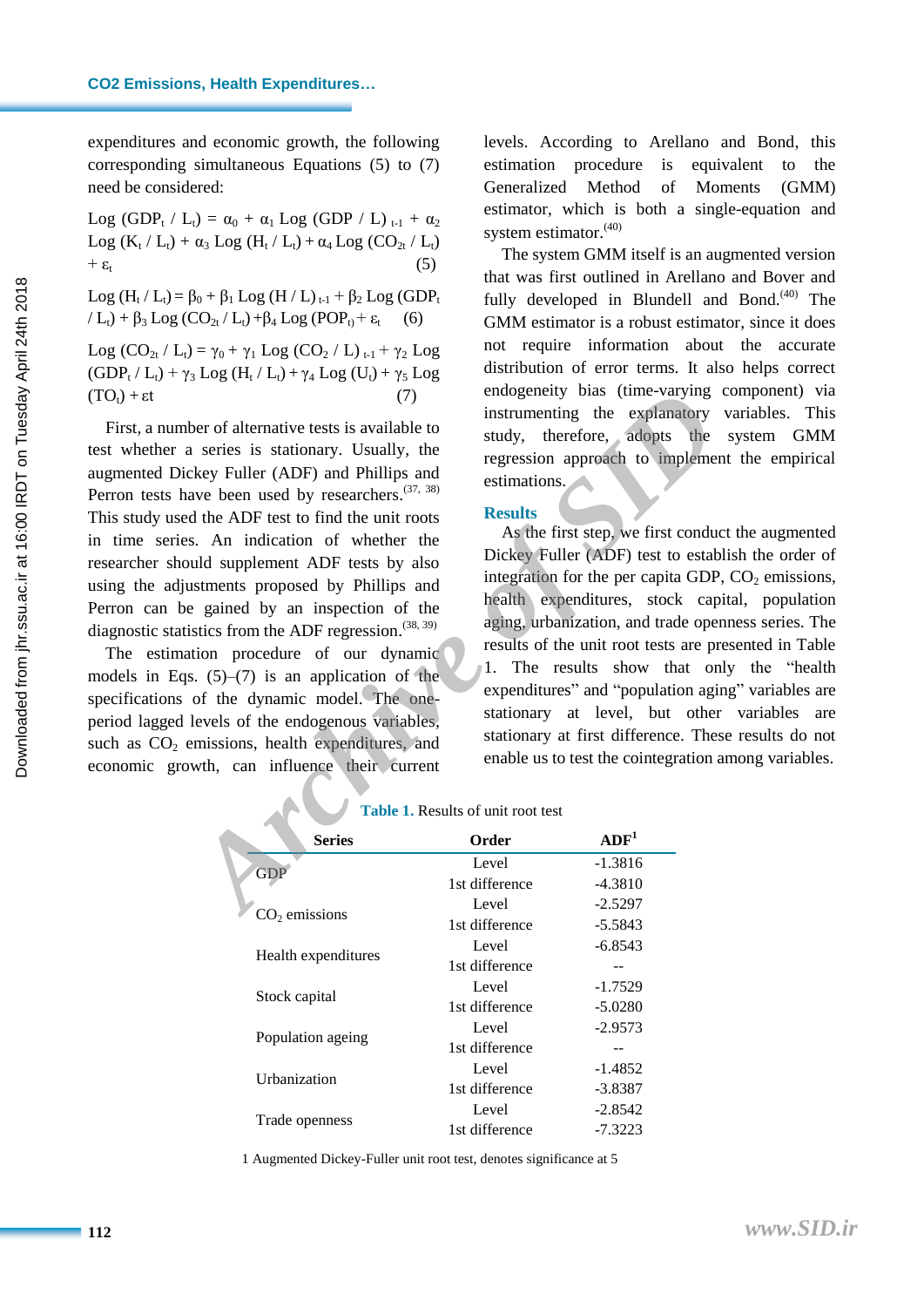According to the results of the unit root tests, we employ the Arellano and Bond GMM approach to estimate Eqs.  $(5)-(7)$ .<sup>(40)</sup> Table 2 presents the results estimated for the system. The findings show that there is evidence of one relationship of bidirectional causality between CO2 emissions and economic growth. This finding supports previous studies.<sup>(1, 11)</sup> This result shows that  $CO<sub>2</sub>$  emissions and economic growth are highly interrelated with each other in Iran. In addition, there is evidence of a unidirectional causal relationship from health expenditures to economic growth without feedback. However, there is no significant causality between  $CO<sub>2</sub>$  emissions and health expenditures.

|                                                                                                      | <b>Model 1</b><br><b>GDP</b> | <b>Model 2</b><br><b>Health expenditures</b> | Model 3<br>$CO2$ emissions    |
|------------------------------------------------------------------------------------------------------|------------------------------|----------------------------------------------|-------------------------------|
| <b>GDP</b>                                                                                           |                              | $-0.109$                                     | $0.273***$                    |
| $GDP(-1)$                                                                                            | $0.532***$                   |                                              |                               |
| $CO2$ emissions                                                                                      | $0.450***$                   | 0.574                                        |                               |
| $CO2$ emissions (-1)                                                                                 |                              |                                              | $0.382***$                    |
| Health expenditures                                                                                  | $-0.052***$                  |                                              | 0.021                         |
| Health expenditures (-1)                                                                             |                              | $0.868***$                                   |                               |
| Capital stock                                                                                        | $0.173***$                   |                                              |                               |
| Urbanisation                                                                                         |                              |                                              | $-0.346$                      |
| Population ageing                                                                                    |                              | $0.520***$                                   |                               |
| Trade openness                                                                                       |                              |                                              | $0.072***$                    |
| Constant                                                                                             | 2.902***                     | $-7.807*$                                    | $-0.305$                      |
| Adjusted R-squared                                                                                   |                              |                                              |                               |
|                                                                                                      |                              |                                              |                               |
| ***, **, and * indicate significance at the 1%, 5%, and 10% levels, respectively.                    |                              |                                              |                               |
|                                                                                                      |                              |                                              |                               |
|                                                                                                      |                              | population aging raises the health ex        |                               |
| , we found that economic growth is                                                                   |                              | 0.520% in Iran.                              |                               |
| d significantly influenced by CO2                                                                    |                              |                                              | Finally, in Model 3, economic |
| the 1% level. A 1% increase in                                                                       |                              | positive and statistically significant i     |                               |
| ons increases economic growth by                                                                     |                              | emissions. A 1% increase in the eco          |                               |
| 6. Our empirical evidence is in line                                                                 |                              |                                              |                               |
| s studies. $(1, 10)$ Economic growth is                                                              |                              | increases CO2 emissions                      | by                            |
|                                                                                                      |                              | empirical evidence supports previou          |                               |
| ely and significantly affected by                                                                    |                              | CO2 emissions are also affected              |                               |
| ditures (at 1%). Thus, the health<br>$\mathbf{1}$ and $\mathbf{1}$ and $\mathbf{1}$ and $\mathbf{1}$ |                              | significantly by trade openness,             |                               |
|                                                                                                      |                              |                                              |                               |

#### **Table 2.** Empirical results for simultaneous equations model

### **Discussion**

In Model 1, we found that economic growth is positively and significantly influenced by CO2 emissions at the 1% level. A 1% increase in CO2 emissions increases economic growth by around 0.45%. Our empirical evidence is in line with previous studies.  $(1, 10)$  Economic growth is also negatively and significantly affected by health expenditures (at 1%). Thus, the health expenditures cannot lead to social security, efficient resource allocation, and better economies of scale, which can stimulate economic growth in Iran. According to the theory, the capital stock also has positive and significant impacts on economic growth.

In Model 2, we found that only the effect of population aging on health expenditures is statistically significant, and the effects of economic growth and CO2 emissions on health expenditures are not statistically significant. A 1% increase in population aging raises the health expenditures by 0.520% in Iran.

Finally, in Model 3, economic growth has a positive and statistically significant impact on CO2 emissions. A 1% increase in the economic growth increases CO2 emissions by 0.273%. Our empirical evidence supports previous studies.<sup>(1, 22)</sup> CO2 emissions are also affected positively and significantly by trade openness, since a 1% increase in trade openness increases the CO2 emissions by around 0.07%.

#### **Conclusion**

The literature that examines the relationship between health expenditures and economic growth, and economic growth and  $CO<sub>2</sub>$  emissions, is growing. However, much less attention from academic researchers has been paid to the relationship between health expenditures and  $CO<sub>2</sub>$ emissions. In addition, most authors have studied the cause and effect from  $CO<sub>2</sub>$  emissions to health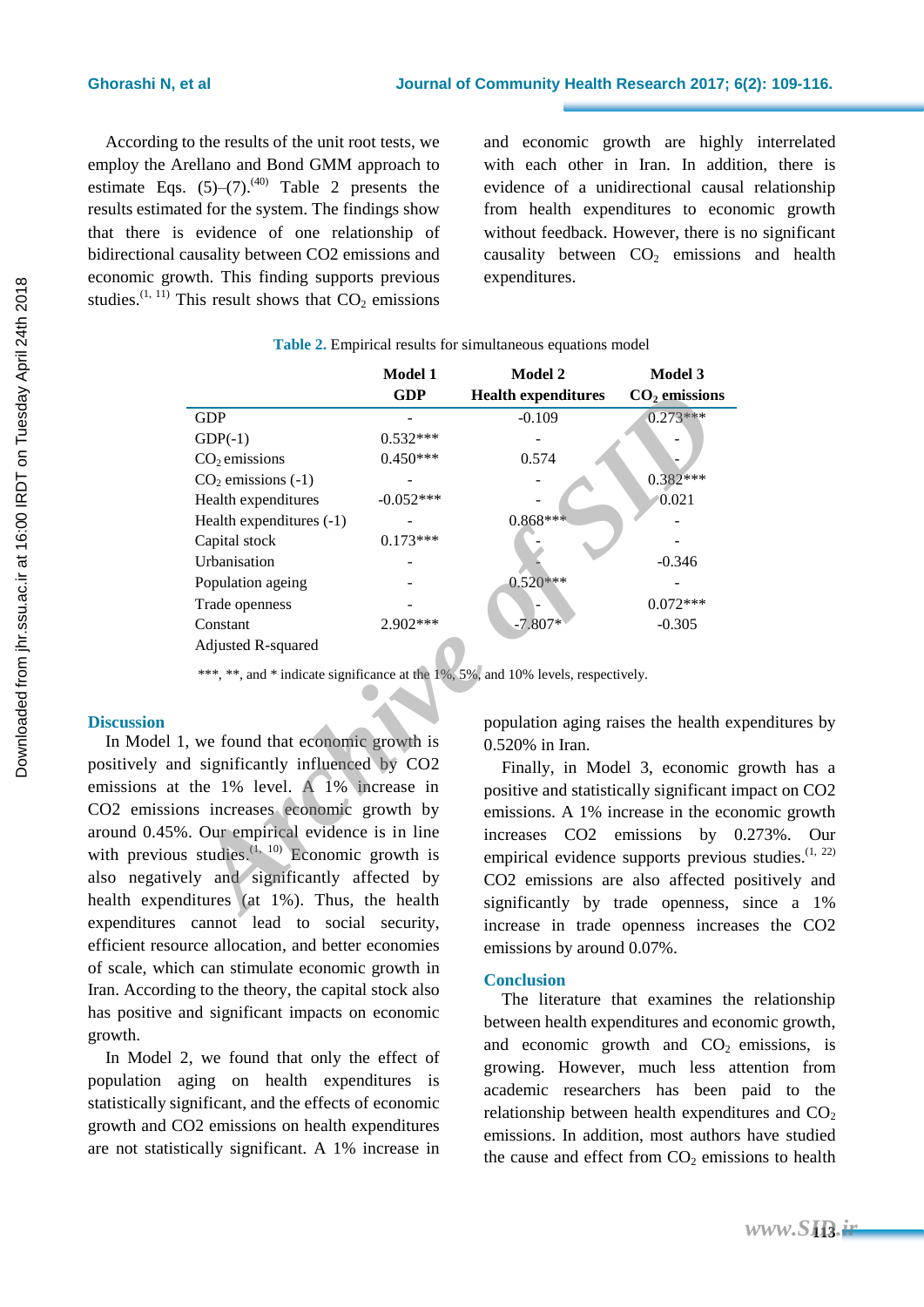#### **CO2 Emissions, Health Expenditures…**

expenditures and little is known about the causal dynamics between the environment, health expenditures, and economic growth in Iran till now. Our aim was to contribute to this literature from this perspective. Therefore, the paper examined the relationship between  $CO<sub>2</sub>$  emissions, health expenditures, and economic growth for Iran over the period 1972–2012. We have investigated the simultaneous causal relationships between  $CO<sub>2</sub>$ emissions, health expenditures, and economic growth by using simultaneous equation models.

Our empirical results showed that there is a bidirectional causality relationship between  $CO<sub>2</sub>$ emissions and economic growth. This result supports previous studies. $(1, 2)$  There is also a unidirectional causality relationship from health expenditures to economic growth. This evidence is in line with previous studies.<sup>(8)</sup> The positive bidirectional causality relationship between  $CO<sub>2</sub>$ emissions and economic growth will be very important for environmental quality in the next few Examistanting in the state of Co<sub>2</sub> enhances an extra decorations of deconomic growth and development<br> *Acknowledgement*<br> *Archive of decorations in this research, for their kind particular considering both the environment* 

years in Iran. It is clear that government would like to increase economic growth over the period of the next Five-Year Development Plan. On the other hand, the control of environmental damage is currently one of the very important problems in Iran. It seems that policymakers must examine the requirements for investment to promote environmental protection and increase technological transfer to reduce environmental damage. The results of this research can certainly be used as usefully effective policies to improve economic growth and development while considering both the environment and health in Iran.

#### **Acknowledgement**

The authors thank all those who have cooperated in this research, for their kind participation.

#### **Conflict of Interest**

No conflict of interest was reported by the authors.

#### **References**

- 1.Chaabouni S, Zghidi N, Mbarek MB. On the causal dynamics between CO 2 emissions, health expenditures and economic growth. Sustainable Cities and Society. 2016;22:184-91.
- 2.Ghosh S. Examining carbon emissions economic growth nexus for India: a multivariate cointegration approach. Energy Policy. 2010;38(6):3008-14.
- 3.Halicioglu F. An econometric study of CO 2 emissions, energy consumption, income and foreign trade in Turkey. Energy Policy. 2009;37(3):1156-64.
- 4.Menyah K, Wolde-Rufael Y. CO 2 emissions, nuclear energy, renewable energy and economic growth in the US. Energy Policy. 2010;38(6):2911-5.
- 5.Amiri A, Ventelou B. Granger causality between total expenditure on health and GDP in OECD: Evidence from the Toda–Yamamoto approach. Economics Letters. 2012;116(3):541-4.
- 6.Wang KM. Health care expenditure and economic growth: Quantile panel-type analysis. Economic Modelling. 2011;28(4):1536-49.
- 7.Bala B. Causal nexus between public health expenditure and economic growth in four southern Indian states. IUP Journal of Public Finance. 2011;9(3):7-22.
- 8.Hartwig J. 'Baumol's Diseases': The Case of Switzerland. Swiss Society of Economics and Statistics. 2010;146(3):533-552.
- 9.Apergis N, Payne JE. CO 2 emissions, energy usage, and output in Central America. Energy Policy. 2009;37(8): 3282-6.
- 10. Narayan PK, Narayan S. Carbon dioxide emissions and economic growth: panel data evidence from developing countries. Energy Policy. 2010;38(1):661-6.
- 11. Omri A. CO 2 emissions, energy consumption and economic growth nexus in MENA countries: evidence from simultaneous equations models. Energy economics. 2013;40:657-64.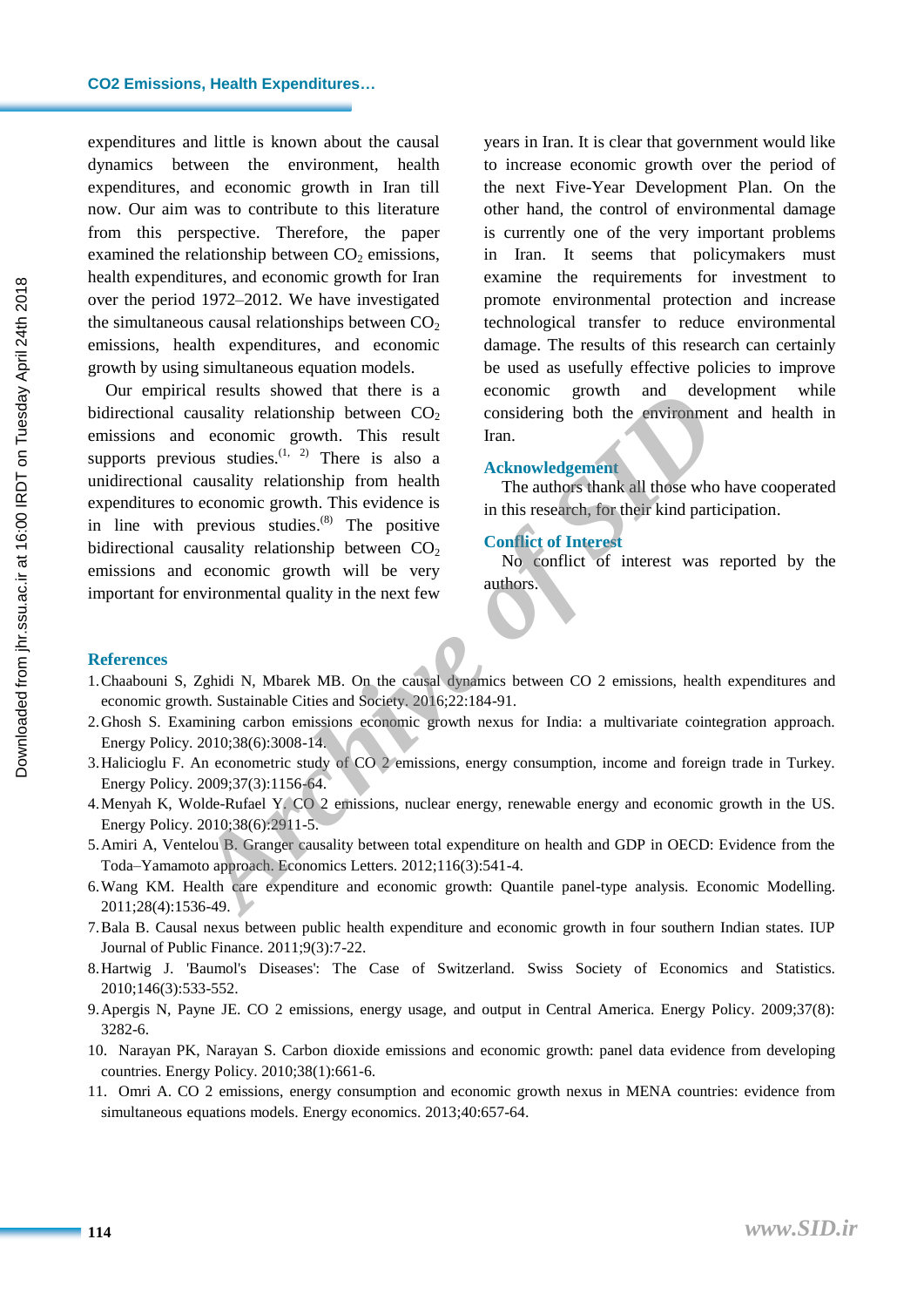- 12. Fogel RW. New sources and new techniques for the study of secular trends in nutritional status, health, mortality, and the process of aging. Historical Methods: A Journal of Quantitative and Interdisciplinary History. 1993;26(1):5- 43.
- 13. Mayer D. The long-term impact of health on economic growth in Latin America. World development. 2001;29(6):1025-33.
- 14. Culyer TJ. The internal market: an acceptable means to a desirable end.Center for Health Economics: 1990.
- 15. Murthy NV, Ukpolo V. Aggregate health care expenditure in the United States: evidence from cointegration tests. Applied Economics. 1994;26(8):797-802.
- 16. Bloom DE, Canning D, Sevilla J. The effect of health on economic growth: a production function approach. World development. 2004;32(1):1-13.
- 17. Hongyi L, Huang L. Health, education, and economic growth in China: Empirical findings and implications. China Economic Review. 2009;20(3):374-87.
- 18. Narayan S, Narayan PK, Mishra S. Investigating the relationship between health and economic growth: Empirical evidence from a panel of 5 Asian countries. Journal of Asian Economics. 2010;21(4):404-11.
- 19. Grossman GM, Krueger AB. Economic growth and the environment. The quarterly journal of economics. 1995;110(2):353-77.
- 20. Coondoo D, Dinda S. Carbon dioxide emission and income: A temporal analysis of cross-country distributional patterns. Ecological Economics. 2008;65(2):375-85.
- 21. Managi S, Jena PR. Environmental productivity and Kuznets curve in India. Ecological Economics. 2008;65(2):432-40.
- 22. Shahbaz M, Hye QMA, Tiwari AK, et al. Economic growth, energy consumption, financial development, international trade and CO 2 emissions in Indonesia. Renewable and Sustainable Energy Reviews. 2013;25:109-21.
- 23. Shahbaz M, Lean HH, Shabbir MS. Environmental Kuznets curve hypothesis in Pakistan: cointegration and Granger causality. Renewable and Sustainable Energy Reviews. 2012;16(5):2947-53.
- 24. Tiwari AK, Shahbaz M, Hye QMA. The environmental Kuznets curve and the role of coal consumption in India: cointegration and causality analysis in an open economy. Renewable and Sustainable Energy Reviews. 2013; 18: 519-27. **Example 12 Archive of SIMP (and SID** and SIMP) content at a panel of S Asian countries, Journal of Asian Economics, 2000;21(4):404-11.<br>
GM, Krueger AB. Economic growth and the environment. The quarterly journal of SAsia
- 25. Beatty TK, Shimshack JP. Air pollution and children's respiratory health: A cohort analysis. Journal of Environmental Economics and Management. 2014;67(1):39-57.
- 26. Brunekreef B, Holgate ST. Air pollution and health. The lancet. 2002;360(9341):1233-42.
- 27. Clancy L, Goodman P, Sinclair H, et al. Effect of air-pollution control on death rates in Dublin, Ireland: an intervention study. The lancet. 2002;360(9341):1210-4.
- 28. Dinda S. Environmental Kuznets curve hypothesis: a survey. Ecological economics. 2004;49(4):431-55.
- 29. Gerdham U, Jonsson B. Conversion factor in international comparisons of health care expenditures. Journal of Health Economics. 1991;10(2):227-34.
- 30. Janke K, Propper C, Henderson J. Do current levels of air pollution kill? The impact of air pollution on population mortality in England. Health economics. 2009;18(9):1031-55.
- 31. Kijima M, Nishide K, Ohyama A. Economic models for the environmental Kuznets curve: A survey. Journal of Economic Dynamics and Control. 2010;34(7):1187-201.
- 32. Mead RW, Brajer V. Protecting China's children: valuing the health impacts of reduced air pollution in Chinese cities. Environment and Development Economics. 2005;10(06):745-68.
- 33. Narayan PK, Narayan S. Does environmental quality influence health expenditures? Empirical evidence from a panel of selected OECD countries. Ecological Economics. 2008;65(2):367-74.
- 34. Beheshti M, Sojudi S. Empirical Analysis of the Relationship between Health Expenditure and GDP in Iran. Faslname‐Barresi ha ye eghtesadi. 2007;4(4):115-35.[Persian]
- 35. Ghorashi N, Rad A, Eslami M. The Study On Factors of Health Economics and Economic Growth in Iran. Journal of Community Health Research. 2013;2(3):208-19.
- 36. Salmani M, Mohammadi A. Analysis of Effect of Government Health Expenditures on Economic Growth of Health. Faslname‐pajohesh ha ye eghtesadi. 2009;13(39):73-92.[Persian]

[Downloaded from jhr.ssu.ac.ir at 16:00 IRDT on Tuesday April 24th 2018](http://jhr.ssu.ac.ir/article-1-360-en.html)

Downloaded from jhr.ssu.ac.ir at 16:00 IRDT on Tuesday April 24th 2018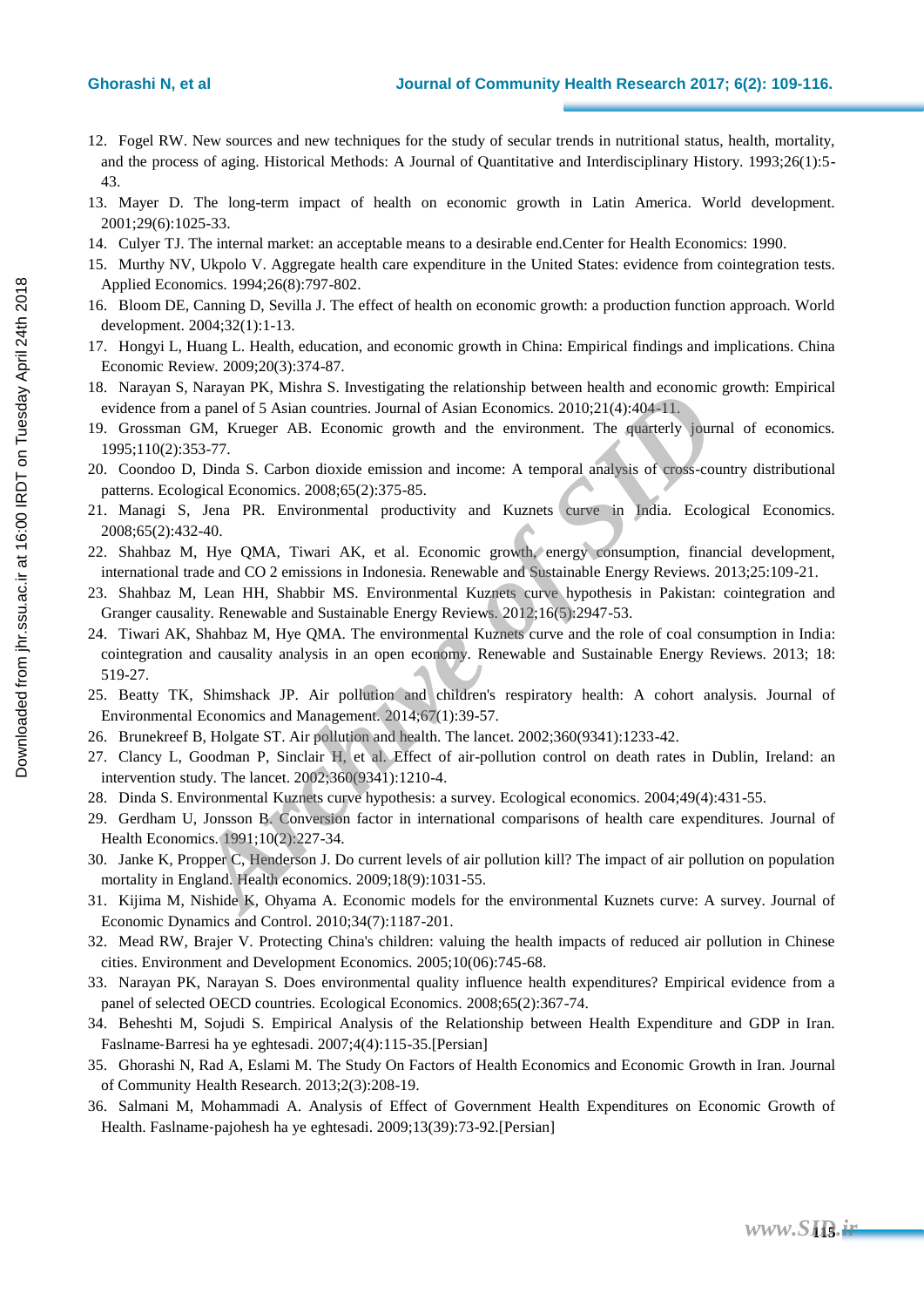#### **CO2 Emissions, Health Expenditures…**

- 37. Dickey DA, Fuller WA. Distribution of the estimators for autoregressive time series with a unit root. Journal of the American statistical association. 1979;74(366):427-31.
- 38. Phillips PC, Perron P. Testing for a unit root in time series regression. Biometrika. 1988;75(2):335-46.

**Archive of SID** 

- 39. Perman R. Cointegration: an introduction to the literature. Journal of Economic Studies. 1991;18(3).
- 40. Arellano M, Bover O. Another look at the instrumental variable estimation of error-components models. Journal of econometrics. 1995;68(1):29-51.

*www.SID.ir*